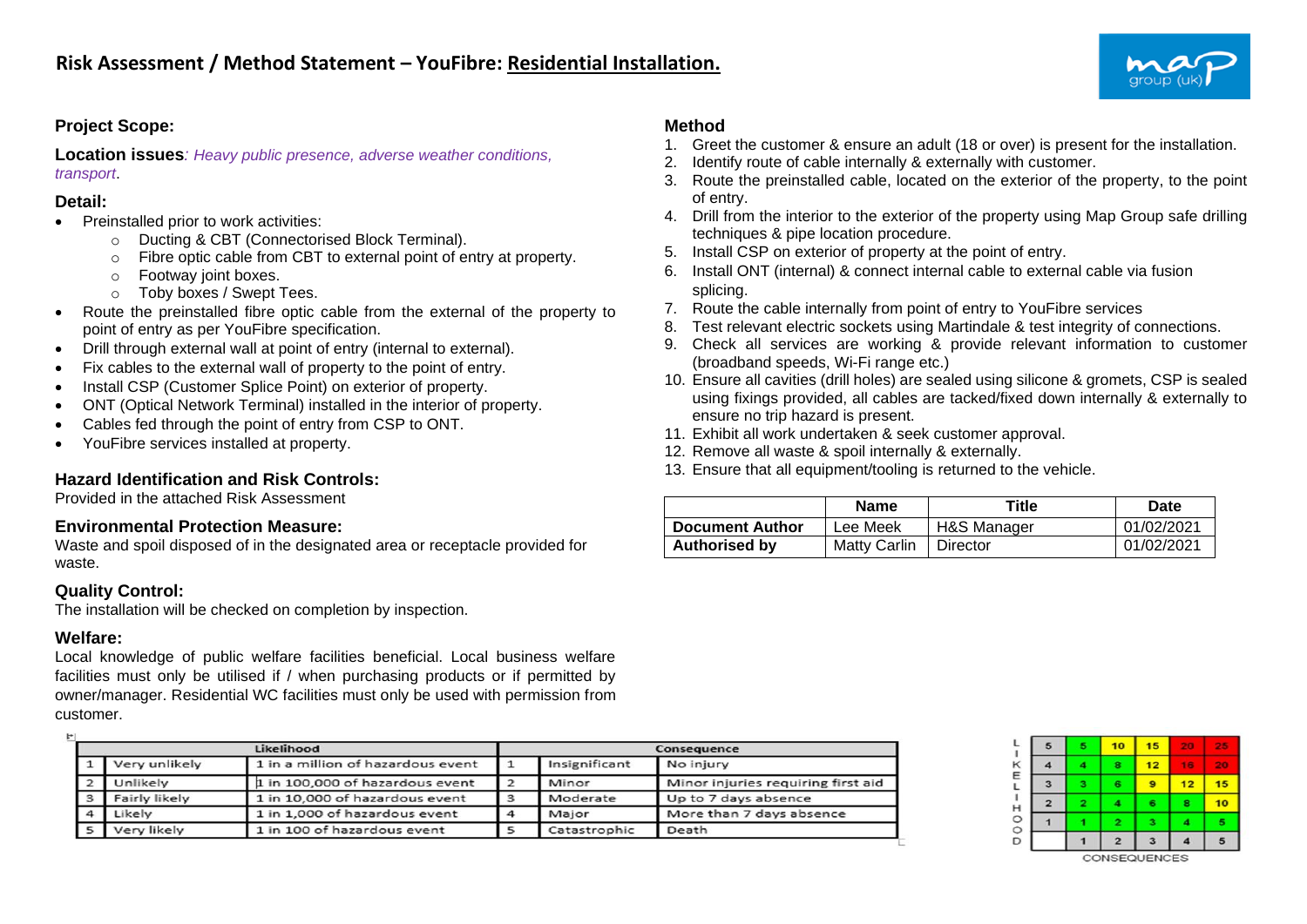| Location / Activity | Who might be harmed,         | <b>Controls</b> | <b>Risk Rating</b> |                     |
|---------------------|------------------------------|-----------------|--------------------|---------------------|
| Hazard              | The Hazardous Event<br>- 474 |                 |                    |                     |
|                     | <b>The Consequences</b>      |                 |                    | - P<br>$\mathbf{u}$ |

| $\circ$              | Road outside work<br>area / removing<br>equipment from van /<br>trailer<br>Road Traffic                      | ➤<br>❖<br>ᄉ                | Technician<br>Impact from passing vehicle<br>Catastrophic                                | 1.<br>2.<br>3.                   | Vehicle to be parked with side door accessing cargo area adjacent to the footway.<br>Vehicle/Trailer to be segregated with traffic cones before accessing equipment.<br>Hi-Visibility clothing to be worn at all times.                                                                                                                                                                                                                                                               | 1              | 5              |                         |
|----------------------|--------------------------------------------------------------------------------------------------------------|----------------------------|------------------------------------------------------------------------------------------|----------------------------------|---------------------------------------------------------------------------------------------------------------------------------------------------------------------------------------------------------------------------------------------------------------------------------------------------------------------------------------------------------------------------------------------------------------------------------------------------------------------------------------|----------------|----------------|-------------------------|
| $\bullet$<br>$\circ$ | Domestic premises<br>Aggressive pets                                                                         | ⋗<br>❖<br>⋏                | Technician / members of the public<br>Bites / Scratches<br>Moderate injury               | 2.                               | Technician training on actions to take when entering premises during induction.<br>Refresher training at 3 yearly intervals.                                                                                                                                                                                                                                                                                                                                                          | $\overline{2}$ | 3              |                         |
| $\bullet$<br>$\circ$ | Refilling / storing fuel<br>Fuel                                                                             | ➤<br>❖<br>❖                | Technician<br>Contact with fuel<br>Fire / explosion<br>Dermatitis<br>Catastrophic injury | 1.<br>2.<br>3.<br>4.<br>5.<br>6. | Spill kit and drip tray available.<br>Reserve fuel stored securely in sealed containers out of direct sunlight.<br>Reserve fuel containers fitted with appropriate nozzle for filling equipment / tools<br>(minimizing splash and spill).<br>COSHH awareness within induction.<br>COSHH register updated with Safety Data Sheets and available to all technicians.<br>Suitable PPE/RPE provided and worn as per relevant SDS including goggles, gloves<br>and dust mask.(If relevant) | $\overline{2}$ | 4              | 8                       |
| $\circ$              | Carrying / moving<br>equipment / tool /<br>material on site<br>Manual handling                               | ➤<br>❖<br>▴                | Technician<br>Inappropriate manual handling<br>Major musculoskeletal injury              | 2.<br>3.<br>4.                   | Manual handling training in induction.<br>Refresher manual handling TBT sent out at regular intervals.<br>Regular refresher training at 3 yearly intervals. (Within accreditation training)<br>Manual Handling assessment highlighting specific controls.                                                                                                                                                                                                                             | $\overline{2}$ | 4              | 8                       |
| $\bullet$<br>$\circ$ | Carrying / moving<br>equipment/material at $ \cdot\rangle$<br>Map premises / yard.<br><b>Manual Handling</b> | $\blacktriangleright$<br>⅄ | Technician / Storeman<br>Inappropriate manual handling<br>Major musculoskeletal injury   | 2.<br>3.<br>4.                   | Manual handling training in induction including 2 person/team lifting.<br>Refresher training every 3 years. (Within accreditation training)<br>Sack trolley/pump truck used. (By storeman)<br>Manual Handling assessment highlighting specific controls.                                                                                                                                                                                                                              | $\mathbf{1}$   | Δ              |                         |
| $\bullet$<br>$\circ$ | Dealing with public<br>Irrational behavior                                                                   | ➤<br>❖<br>⅄                | Technician<br>Assault<br>Major injury                                                    |                                  | Technician training on actions to take when confronted by the public during<br>induction.<br>TBT/Alert sent out at regular intervals                                                                                                                                                                                                                                                                                                                                                  | 1              | 4              |                         |
| $\circ$              | Outside working<br>Adverse weather                                                                           | ➤<br>❖                     | Technician,<br>Slips, trips and falls.                                                   | 1.                               | Waterproof clothing.<br>Assessment on suitability to work/Discussions with client.                                                                                                                                                                                                                                                                                                                                                                                                    | $\mathbf{1}$   | $\mathbf{3}$   | $\overline{\mathbf{3}}$ |
|                      |                                                                                                              | ❖<br>ᄉ<br>ᄉ                | Cold temperatures<br>Moderate injury<br>Minor cold, flu                                  |                                  |                                                                                                                                                                                                                                                                                                                                                                                                                                                                                       | $\overline{2}$ | $\overline{2}$ |                         |
| $\circ$              | Moving furniture<br>inside premises<br><b>Manual Handling</b>                                                | $\blacktriangleright$<br>❖ | Technician,<br>Inappropriate manual handling<br>Major musculoskeletal injury             | 1.<br>2.<br>3.                   | Specific manual handling training in induction.<br>Manual handling TBT sent out at approximately 1-year intervals.<br>Refresher training at 3 yearly intervals.                                                                                                                                                                                                                                                                                                                       | $\overline{2}$ | 4              | 8                       |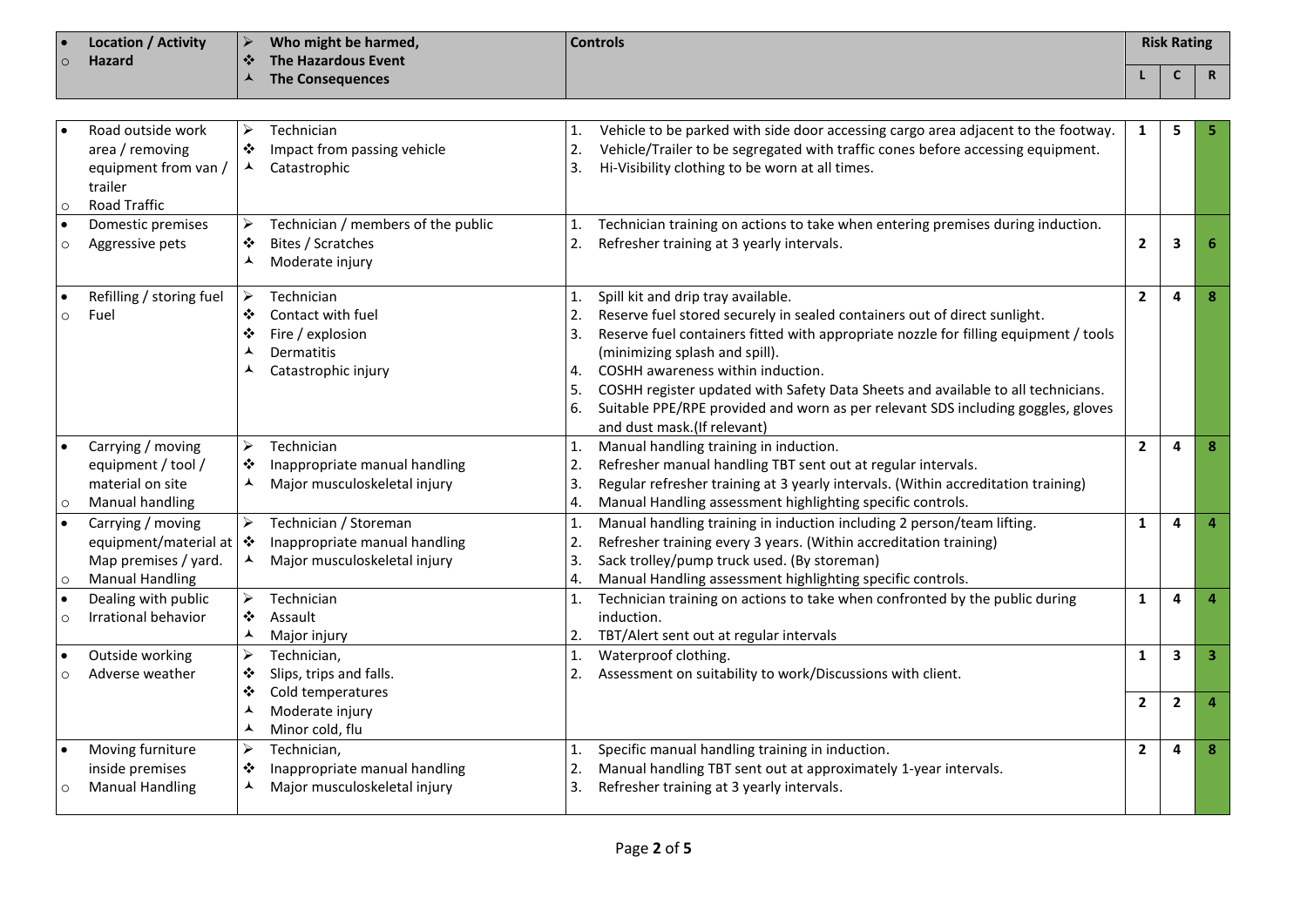| <b>Location / Activity</b><br>∣ ●   | Who might be harmed,         | <b>Controls</b> | <b>Risk Rating</b> |               |
|-------------------------------------|------------------------------|-----------------|--------------------|---------------|
| <b>Hazard</b><br>$\overline{\circ}$ | The Hazardous Event<br>। ∙7∙ |                 |                    |               |
|                                     | The Consequences             |                 |                    | <b>D</b><br>n |

|         | Drilling holes in walls                 | ➤                     | Technician                                   |    | Goggles and RPE.                                                                            | $\mathbf{2}$   | 3              |    |
|---------|-----------------------------------------|-----------------------|----------------------------------------------|----|---------------------------------------------------------------------------------------------|----------------|----------------|----|
|         | Dust                                    | $\blacktriangleright$ | Householder                                  | 2. | Face fitting of RPE.                                                                        |                |                |    |
| $\circ$ | Utility pipes / cables in               |                       |                                              | 3. | Use of detection equipment.                                                                 |                |                |    |
| $\circ$ | wall                                    | ❖                     | Dust inhalation / entry into eyes.           | 4. | Detection equipment and drill training.                                                     |                |                |    |
|         |                                         | ❖                     | Contact with utilities                       | 5. | Regular maintenance of equipment and training.                                              |                |                |    |
|         |                                         |                       |                                              | 6. | Refresher detection equipment and drill usage training at regular intervals.                | 1              | 5              |    |
|         |                                         |                       | Mild irritation                              |    |                                                                                             |                |                |    |
|         |                                         | ▴                     | Electrocution / explosion resulting from gas |    |                                                                                             |                |                |    |
|         |                                         |                       | leak / water damage                          |    |                                                                                             |                |                |    |
|         |                                         |                       |                                              |    |                                                                                             |                |                |    |
|         | Accessing / working on $\triangleright$ |                       | Technician                                   | 1. | Technician training when needles are present in induction.                                  |                |                |    |
|         | underground services                    | ❖<br>⋏                | Infection                                    | 2. | Sharps hotline number given to technician in induction and at regular intervals via<br>TBT. | $\overline{2}$ | Δ              |    |
|         | <b>Needles</b>                          |                       | Major illness                                |    |                                                                                             |                |                |    |
|         |                                         |                       |                                              | 3. | Training on lifting pits and pulling cables within induction and refresher training         |                |                |    |
|         |                                         |                       | Technician,                                  |    | every 3 years Inc. not putting hand where they cannot be seen.                              |                |                |    |
|         | Accessing / working on $\triangleright$ |                       |                                              | 1. | Training involving: Leave undisturbed, take picture, seeking medical advice.                |                |                |    |
|         | underground services                    | ❖<br>$\blacktriangle$ | Bitten by venomous insect                    | 2. | Refresher training.                                                                         | 1              | $\overline{2}$ |    |
| $\circ$ | Venomous insects                        |                       | Minor injury                                 |    |                                                                                             |                |                |    |
|         | Accessing / working on $\triangleright$ |                       | Technician / members of the public,          | 1. | Training on opening pits.                                                                   |                |                |    |
|         | underground services                    | ❖                     | Falling into the pit                         | 2. | Barriers/Gate Guards used to close working area.                                            | $\overline{2}$ | 5              | 10 |
| $\circ$ | Open pit                                | ▲                     | Major injury                                 | 3. | Sandbags for windy conditions.                                                              |                |                |    |
|         |                                         |                       |                                              | 4. | NRSWA Refresher training every 5 years.                                                     |                |                |    |
|         | Accessing / working on $\triangleright$ |                       | Technician,                                  | 1. | Specific Manual Handling training in induction.                                             |                |                |    |
|         | underground services                    | ❖                     | Inappropriate manual handling                | 2. | Correct pit lifters/associated equipment provided.                                          |                |                |    |
| $\circ$ | Lifting pit cover                       | ▲                     | Major musculoskeletal injury                 | 3. | PPE/Steel Toe Capped boots provided.                                                        | $\overline{2}$ | 4              |    |
|         |                                         | ▴                     | Major crush injury, foot / hand              | 4. | On site manual handling training within training period.                                    |                |                |    |
|         |                                         |                       |                                              | 5. | Refresher training at 3 yearly intervals                                                    |                |                |    |
|         |                                         |                       |                                              | 6. | Manual Handling assessment highlighting specific controls.                                  |                |                |    |
|         | Accessing / working on $\triangleright$ |                       | Technician                                   | 1. | Keeping cable / ducting within working area.                                                |                |                |    |
|         | underground services                    | ➤                     | members of the public,                       | 2. | Barriers/Gate guards and adequate signage required.                                         | $\overline{2}$ | 4              |    |
| $\circ$ | Cable / ducting                         | ❖                     | Trip over cable / ducting                    | 3. | Cable pulling refresher training at 3 yearly intervals.                                     |                |                |    |
|         |                                         | ▲                     | Major injury                                 |    |                                                                                             |                |                |    |
|         | Accessing / working on $\triangleright$ |                       | Technician                                   | 1  | Weils disease awareness training included in induction.                                     | $\mathbf{1}$   | 5              |    |
|         | underground services                    | ❖                     | Infection                                    | 2  | Weils disease card issued, to be carried at all times.                                      |                |                |    |
| $\circ$ | Rats / vermin                           | ▲                     | Major illness                                | 3  | TBT on diseases to be given at 1-year intervals.                                            |                |                |    |
|         |                                         |                       |                                              |    |                                                                                             |                |                |    |
|         |                                         |                       |                                              |    |                                                                                             |                |                |    |
|         |                                         |                       |                                              |    |                                                                                             |                |                |    |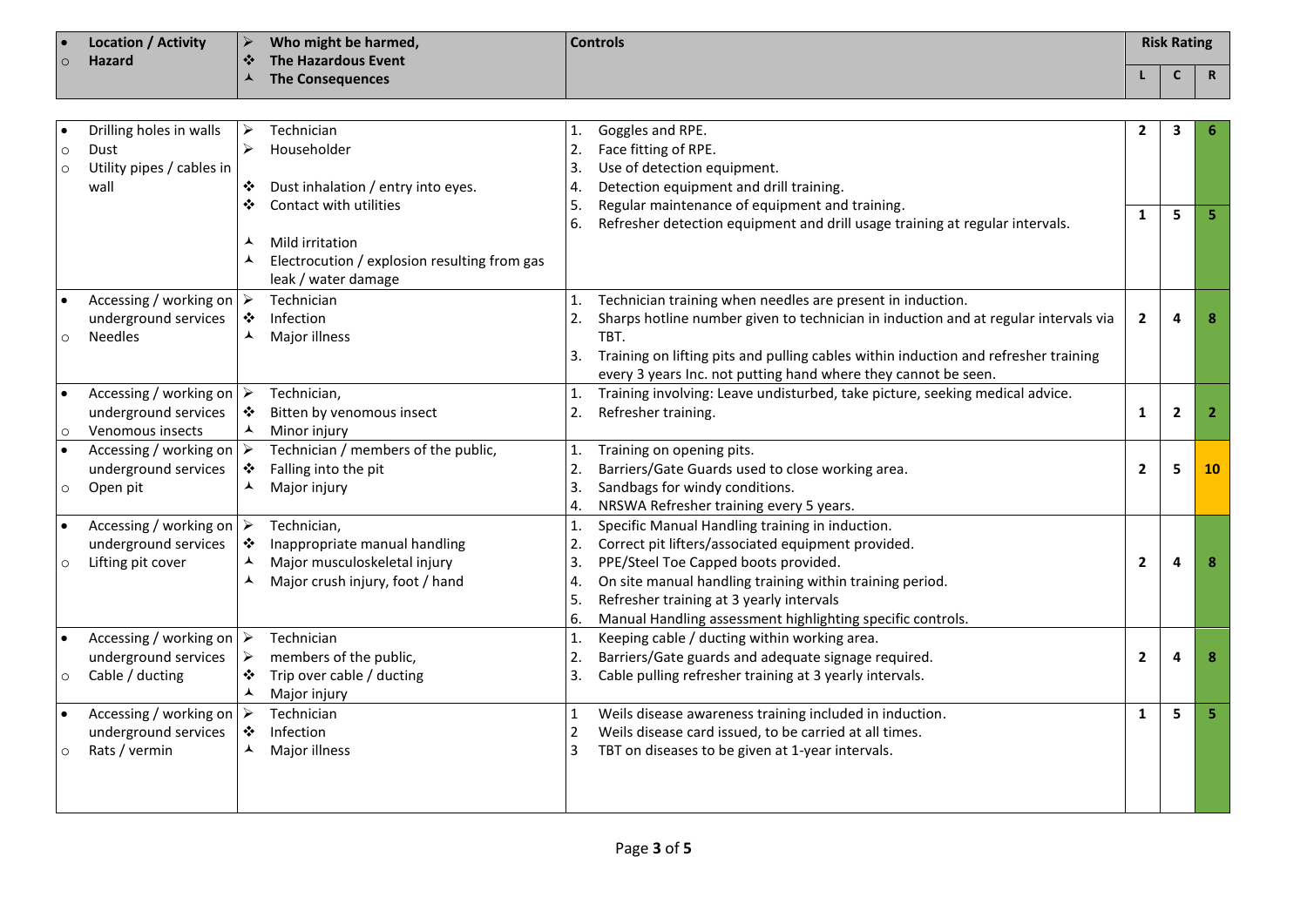| <b>Location / Activity</b><br>∣ ● | Who might be harmed, | <b>Controls</b> | <b>Risk Rating</b> |                     |
|-----------------------------------|----------------------|-----------------|--------------------|---------------------|
| <b>Hazard</b><br>$\circ$          | The Hazardous Event  |                 |                    |                     |
|                                   | The Consequences     |                 |                    | - 6<br>$\mathbf{r}$ |

|         | Access into loft                        | ➤                     | Technician                                    |    | Loft entry prohibited unless;                                                      |                | 5 |           |
|---------|-----------------------------------------|-----------------------|-----------------------------------------------|----|------------------------------------------------------------------------------------|----------------|---|-----------|
| $\circ$ | Inappropriate means                     | ➤                     | Householder,                                  | 1. | Access available via appropriate means (loft ladder with secure fixing).           |                |   |           |
|         | of access into loft                     | ❖                     | Falling from loft into room below.            | 2. | Ceiling joists are properly boarded.                                               |                |   |           |
| $\circ$ | Loft floor not load-                    | ❖                     | Falling whilst attempting to enter loft space | 3. | Adequate lighting.                                                                 |                |   |           |
|         | bearing                                 | ⋏                     | Catastrophic injury                           | 4. | GDU testing shows it is safe to enter.                                             |                |   |           |
|         |                                         |                       |                                               | 5. | Regular refresher training at 3 yearly intervals.                                  |                |   |           |
|         | Condition of premises                   | ≻                     | Technician,                                   | 1. | Technician training on actions to take when entering a premise's during induction. | $\mathbf{1}$   | 4 |           |
| $\circ$ | Used syringes /                         | ❖                     | Needle stick                                  | 2. | Refresher training / TBT on precautions and what to do if a needlestick injury     |                |   |           |
|         | needles                                 | ⋏                     | Major illness                                 |    | occurs.                                                                            |                |   |           |
|         | Condition of premises                   | $\blacktriangleright$ | Technician                                    | 1. | Technician training on actions to take when entering a premise's during induction. | $\mathbf{1}$   | 4 |           |
| $\circ$ | Used nappies / animal                   | ❖                     | Infection                                     | 2. | Refresher training on entering premises via TBT at regular intervals.              |                |   |           |
|         | faeces                                  | ▴                     | Major illness                                 |    |                                                                                    |                |   |           |
|         | Pulling cables outside                  | ➤                     | Technician                                    | 1. | Specific manual handling training during induction and/or accreditation training.  | $\overline{2}$ | 4 | 8         |
| O       | <b>Manual Handling</b>                  | ❖                     | Inappropriate manual handling                 | 2. | Refresher training at 3 yearly intervals.                                          |                |   |           |
|         |                                         | ᄉ                     | Major musculoskeletal injury                  |    |                                                                                    |                |   |           |
|         | Accessing / working on $\triangleright$ |                       | Technician                                    | 1. | Calibrated GDU provided.                                                           | $\overline{2}$ | 5 | <b>10</b> |
|         | underground services                    | ❖                     | Explosive atmosphere                          | 2. | Gas testing / GDU usage training provided in induction.                            |                |   |           |
| $\circ$ | Gas                                     | ❖                     | Oxygen deficient atmosphere                   | 3. | Refresher practical gas testing / GDU usage training TBT minimum 1 yearly          |                |   |           |
|         |                                         | ▴                     | Catastrophic                                  |    | intervals.                                                                         |                |   |           |
|         |                                         |                       |                                               | 4. | Utility provider phone number provided to technicians.                             |                |   |           |
|         | Accessing / working on $\triangleright$ |                       | Technician                                    | 1. | Advised to not do the job and send back to the manager for civils.                 | $\mathbf{1}$   | 4 |           |
|         | underground services                    | ❖                     | Infection                                     | 2. | Pit lifting training during induction.                                             |                |   |           |
|         | Silted pit                              |                       | Major illness                                 | 3. | Refresher pit lifting training at 3 yearly intervals.                              |                |   |           |
|         |                                         |                       |                                               |    |                                                                                    |                |   |           |
|         |                                         |                       |                                               |    |                                                                                    |                |   |           |
|         |                                         |                       |                                               |    |                                                                                    |                |   |           |
|         | Working at height                       | ➤                     | Technician                                    | 1. | WAH training on induction/SA001 - Safety overhead assessment.                      | $\mathbf{2}$   | 5 | 10        |
|         | outside property                        | ❖                     | Falling from height                           | 2. | Refresher training at 3 yearly intervals.                                          |                |   |           |
| $\circ$ | Incorrect                               | ⋏                     | catastrophic                                  | 3. | PPE issued; Safety helmet with chin strap, safety footwear.                        |                |   |           |
|         | equipment/Usage of                      |                       |                                               | 4. | Stabilizing equipment.                                                             |                |   |           |
|         | equipment                               |                       |                                               | 5. | Prohibition of ladder work when wind gusting above 25mph.                          |                |   |           |
|         |                                         |                       |                                               | 6. | Provision of wind measuring equipment (anemometer).                                |                |   |           |
|         |                                         |                       |                                               | 7. | Equipment inspected prior to use by technician & at 6 monthly intervals by         |                |   |           |
|         |                                         |                       |                                               |    | manager.                                                                           |                |   |           |